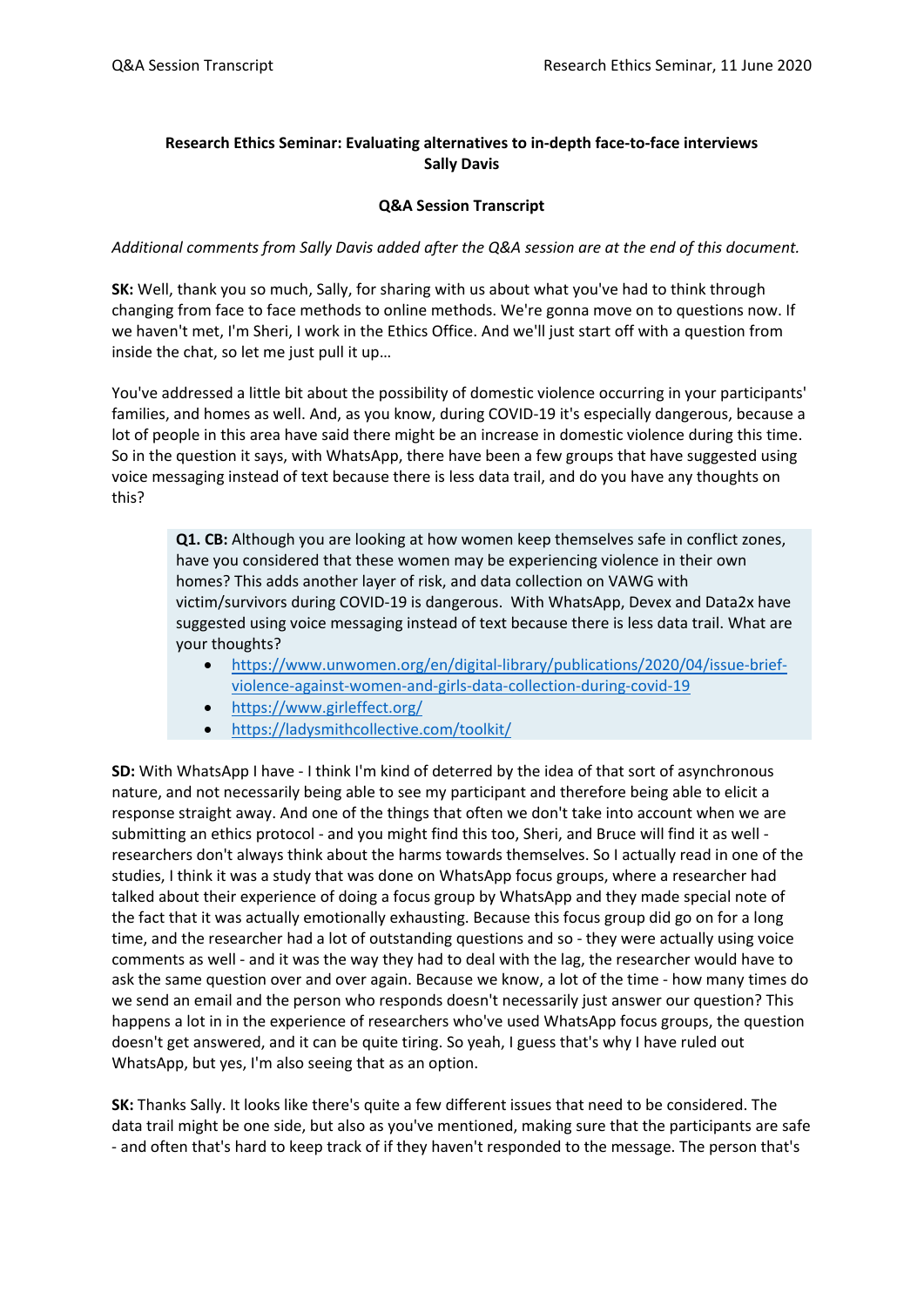asked the question has linked a few resources for us in the chat, so for those of you who are interested definitely go and have a look at those.

Another question from the chat is:

**Q2. SB:** Thanks Sally for your presentation. My question related to literacy. My participants would need a translator but would also have low literacy skills and poor internet. What would you suggest for these participants?

**SD:** What I found was the best way to manage that - I mean, my issue with it is still being able to include these people in the study. So as long as I can get them on to the platform that I need them to be - it might end up just being a phone call. Because if I have to think about that they're going to have to navigate a Zoom link, am I assuming a certain level of literacy? I'm not ruling out having a phone call with a participant, but - I think if I was to do the research in Australia, and have my interpreter able to help with that, it might be a little bit easier. At least I would know that they had the access to the technology or smartphone to make the phone call. But yeah, it's a difficult one, literacy: it definitely rules out WhatsApp; and a lot of the suggestions that appear on the Facebook page in regards to interviewing people in rural communities, a lot of the time they talk about writing to these people and providing them with pieces of paper and saying 'can you draw something?' So there always needs to be a sort of interlocutor there for them to be able to provide that kind of feedback. So yeah there are limitations. As I said, I don't have all the answers.

**SK:** A couple more questions from the chat:

**Q3. P:** Thanks so much Sally! I'm wondering what you think is the most important (or difficult) question the Ethics Committee asks when we use online platforms in lieu of F2F?

**SD:** I think probably, where you have to go through and evaluate the harms, given that we haven't been in this situation before - and prior to the pandemic, we would have found it a little bit hard to defend doing this kind of research online. So I think, as researchers, we have to approach the ethics protocol and look very honestly at the true extent of the harms. And I think that's where I arrived at this principle: that no matter what I used I was still going to have to consider very carefully where my participant was, and not get caught up in the potential of doing research online meaning that I can interview anyone absolutely anywhere. I don't know that that's true, and I think when you think about the potential harms you realize that you are still going to have to take some care in trying to do what you can to ensure that the participant's in a safe environment.

**SK:** Definitely since COVID's happened the pros and cons have been completely tipped upside down and shuffled and - it's just nothing like what we were working with before, and definitely no method is going to tick all the boxes. It's all about finding that right balance for your participants and your research project, I think.

**SD:** Yeah, I think we were having this conversation earlier, Sheri. It's about finding the balance, and making all those considerations, and not just sort of saying 'there's no risk, it's all good'. As long as we're thinking about it, I think that's one of the most important things.

**SK:** Yeah - and from the Ethics Office, we understand that it's really difficult. Like, you need to know your participants really well, you need to know the situation really well and – Sally, for you it's meant learning a whole bunch of computer science stuff which, you know, you probably didn't need at all before this happened!

**SD:** Don't tell people that – I don't know anything about computer science, I'm a CASS student! [laughter] I'm gonna get like the – I'm worried I'm going to get data encryption questions!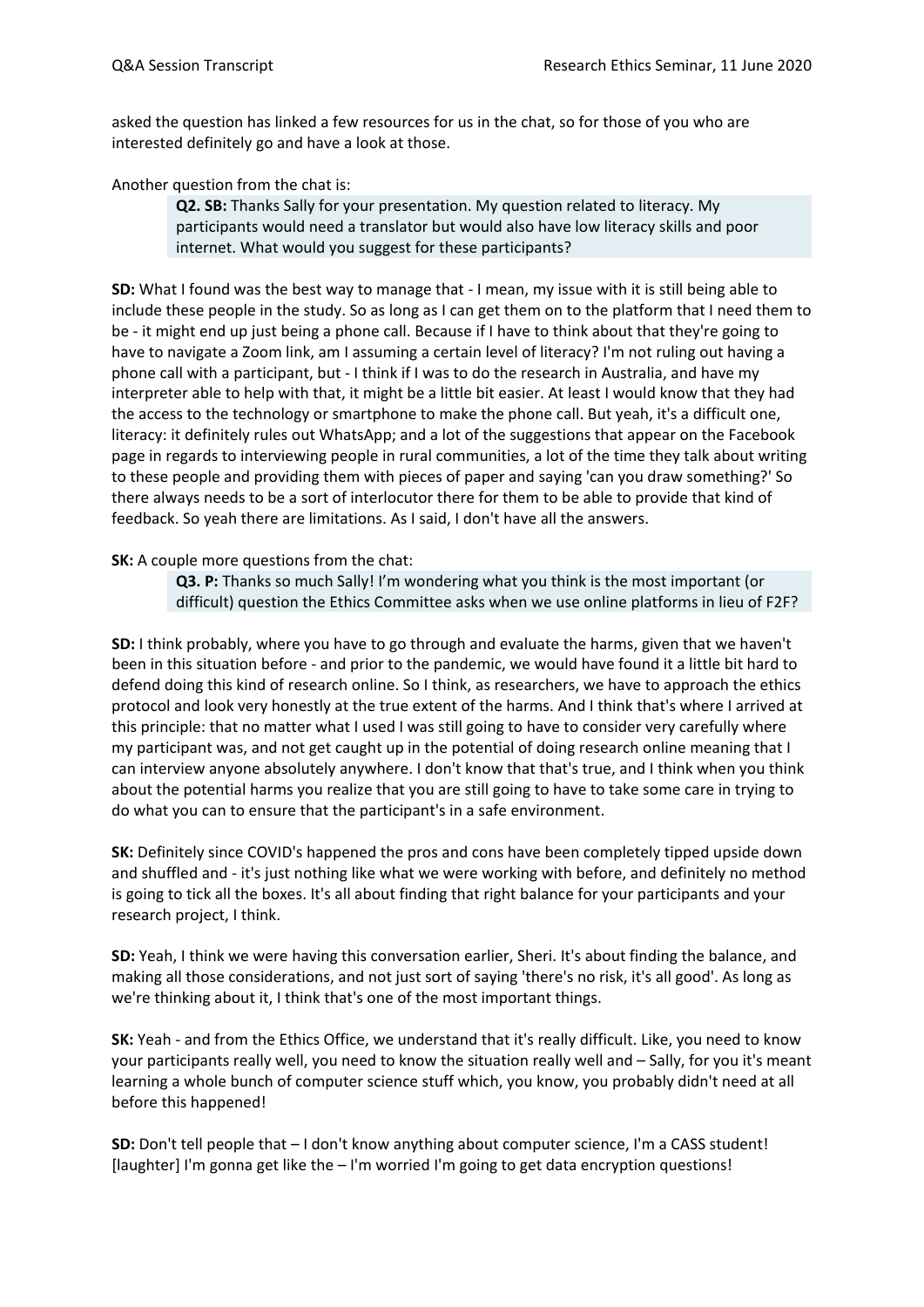**SK:** Not yet, because the next one is:

**Q4. KW:** What are the ethical issues of having a third party known to both the researcher and the participant who sets up a zoom meeting in a safe place? This would help me with participants who don't have internet access and have poor literacy. Can this third party be paid?

**SD:** I'm going to relate this to the reading I've done on the interpreter. So there's, I suppose, two ways to approach having an interpreter - who I would probably pay, because I need them to be of a certain certified standard. As far as the ethical issues go, most of it's about building the trust with the participants and making sure that the participant is avoiding any potential discomfort. Because there is actually a lot of research into how governments use interpreters and how the way in which they - in particular, people who are in dependent populations such as refugees - have had to use interpreters to access services like Centrelink. And what they've done as a consequence is, they have developed a mistrust of these interpreters. Because they've been poorly assigned, they possibly haven't known their dialect, and they haven't interpreted the question properly. So what as a consequence actually happens then - and this is where I could potentially have an ethics issue - is the participant then brings their own interpreter. And then I have a situation whereby I've got to say, do you either use my interpreter or you use the person that you've brought with you? Because if I allow them to use the person they've brought with them, this is going to possibly corrupt my data, because that person might not translate as adequately as the professional interpreter. So when you're talking about a third party, that's why I'm thinking the interpreter would do that. And that interpreter I would treat as being very much part of my process, and they wouldn't be just sitting there blank, they would be definitely building rapport with the participant. And that would mean filling the participant in on where they come from, indeed, are they Iraqi? And ensuring that that participant knew that interpreter well, and they are being reflexive and showing empathy - because that tends to be most effective in the interview scenario, in just alleviating discomfort. That's all it is, alleviating discomfort.

**SK:** Definitely a lot of different things to consider there, like the comfort of your participants, the quality of your data - also potential for social harm if your participant does end up bringing a friend and the friend is doing interpreting - just in case, you know, they end up sharing something that they probably wouldn't have shared before.

All righty, Bruce has sent through some resources in the chat there:

**Q5. BS:** See the recent paper by Nick Biddle et al on the impact of participating in an online survey about COVID-19:

• [https://csrm.cass.anu.edu.au/research/publications/improved-wellbeing-or](https://csrm.cass.anu.edu.au/research/publications/improved-wellbeing-or-distress-measuring-impacts-participation-covid-19-survey)[distress-measuring-impacts-participation-covid-19-survey](https://csrm.cass.anu.edu.au/research/publications/improved-wellbeing-or-distress-measuring-impacts-participation-covid-19-survey)

They found "…little self-reported distress, and weak evidence of improvements in wellbeing through survey participation. Certain population groups, such as those with mental health concerns and those living in financial insecurity did report greater levels of distress, and worsened wellbeing through completion of the survey."

**Q6. GA:** Currently running a survey on greenspace use and COVID 19 impacts. We used a reply paid mail out survey. Not much use for Sally's project, but we have found very useful and generates a good sample. Main limitation is expense of mail, and manually coding

**SD:** Reply paid mail - what's greenspace?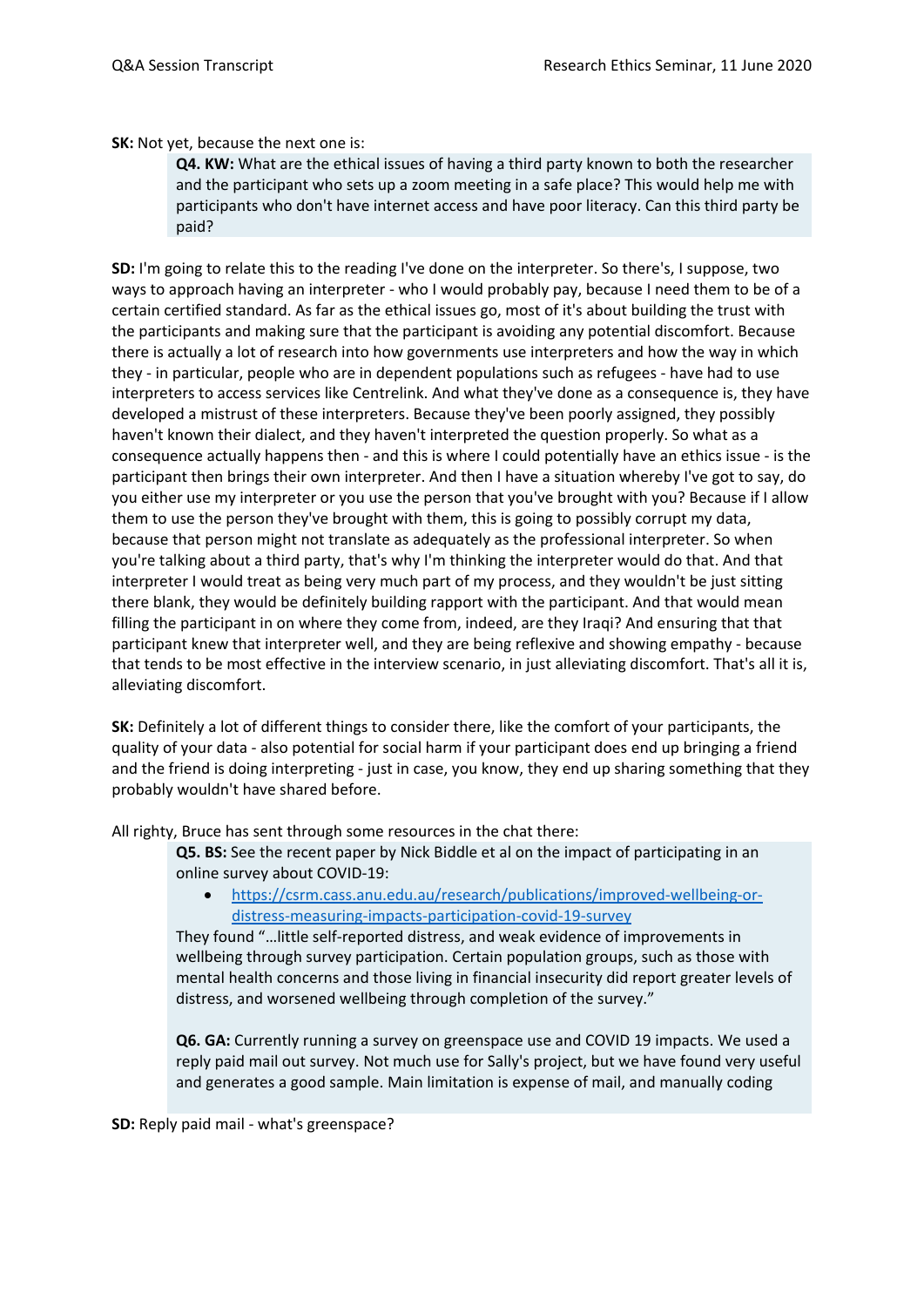**GA:** I might just talk if that's ok - thanks so much for your talk, Sally, it was really, really useful, really helpful; it made me think about a lot of things I hadn't considered previously. Greenspace is parks areas, forested areas, natural spaces - generally any area that's dominated by vegetation.

**SD:** Oh, I'm thinking - I'm so caught up in the online platforms I'm thinking it's like an app! I do know what greenspace is, thank you.

**GA:** Yep, no, so we've run this project before COVID happened with the reply mail, and we got a really good sample. We ask people to do participatory maps, where they actually draw where they've visited, and I'm interested in exploring the social equity dimensions of that: which cultural groups and gender groups and that sort of thing are using greenspace. And we've now run this again during COVID-19, to actually examine what are the social equity impacts for this that have rolled on into COVID-19, and potentially maybe gotten better or maybe gotten worse? We think there's good reason to suggest there's lots of gender issues that are going to be happening around this, with particularly women more vulnerable to losing their work and things like that. Maybe some of the psychological impacts of that are mitigated by having local greenspace available, so – anyway, that's what that is, but the mail out survey is a really good tool to get that back It's a little bit expensive, but yeah.

**Q7. JM:** How do qualitative researchers go about recruiting participants since COVID-19, considering the issues with contact Sally has raised… I was wondering how difficult it may become for outreach going forward.

**SD:** My recruiting probably wouldn't have necessarily been as impacted - it would be a little bit. I would maybe use an introductory email, whereas before I would have maybe visited some of the community centres in Fairfield. So it provides me with a little bit more scope in that I can recruit participants maybe from every capital city in Australia, and do it via email, reaching out to religious organizations across all of the states and territories instead of just being confined to Fairfield. But I think it's a shame that I won't be able to do a personal approach to an organization - but in saying that, the timing might work in my favour and we might have alleviated any issues with COVID-19 by the time I do this, which might be - I'd have to wait till after Ramadan next year to do this; I wouldn't be able to do this during Ramadan. But I would probably be maybe doing it this time next year, so it might be all right: I might be able to actually sit in the same room with them. But I designed this talk on the assumption that I won't.

**SK:** So Sally, for you, you've actually had to go from contact with maybe one religious organization to lots of organizations across Australia to do your recruitment?

## **SD:** Yes.

**Q8. AW:** A paper by Kaski, Mursau and Maybanks (see the following link) looks at the use of telephone interviews as a technique. Sampling is an issue because people without access to phones can't be included.

- [https://www.dwu.ac.pg/en/index.php/faculty-pages/479-fp-pgrc/research](https://www.dwu.ac.pg/en/index.php/faculty-pages/479-fp-pgrc/research-journal/699-volume-21-november-2014)[journal/699-volume-21-november-2014](https://www.dwu.ac.pg/en/index.php/faculty-pages/479-fp-pgrc/research-journal/699-volume-21-november-2014)
- A related paper by Benson looks at phone interviews and representativeness:
	- [https://www.ifpri.org/publication/can-mobile-phone-based-household](https://www.ifpri.org/publication/can-mobile-phone-based-household-surveys-rural-papua-new-guinea-generate-information)[surveys-rural-papua-new-guinea-generate-information](https://www.ifpri.org/publication/can-mobile-phone-based-household-surveys-rural-papua-new-guinea-generate-information)

**SK:** Amanda, do you want to jump on and just explain or give a bit of a rundown for us on the articles that you've cited there?